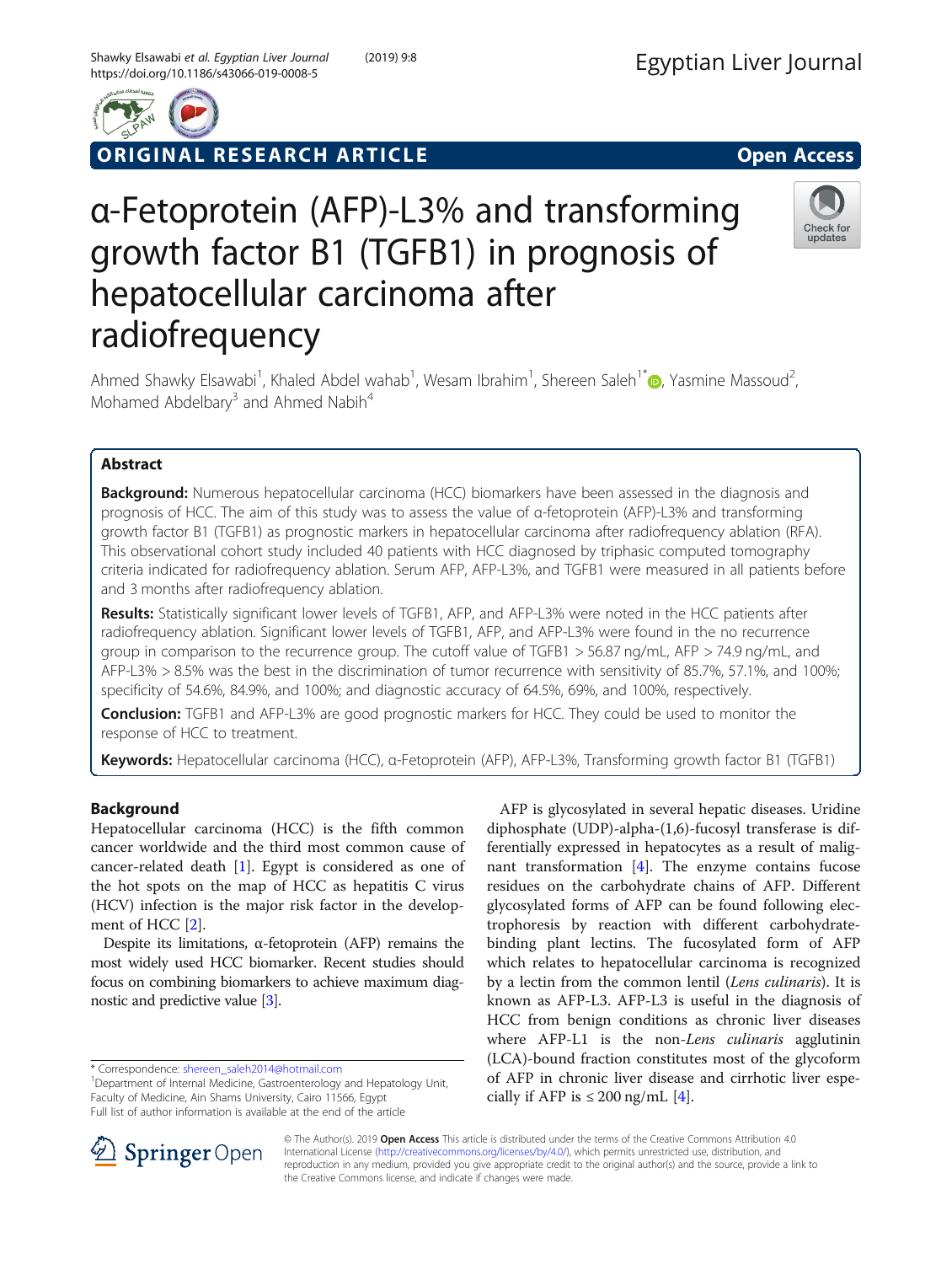AFP-L3 is produced by malignant hepatocytes, even if HCC is at its early stages [[5\]](#page-5-0). It is associated with aggressive HCCs [[6](#page-5-0)]. It could predict HCC in patients with chronic hepatitis especially if associated with other HCC biomarkers [\[7](#page-5-0)]. Besides, AFP-L3% is great in detecting recurrent HCC following treatment [\[6](#page-5-0)].

Levels of AFP-L3  $\geq$  10% are most probably associated with underlying HCC. In patients with total AFP level  $\leq$ 200 ng/mL, AFP-L3 specificity may reach 100% for hepatocellular carcinoma if it increases more than 35% of the total AFP [[6\]](#page-5-0).

TGFB1 is a multifunctional cytokine regulating growth, migration, differentiation, and apoptosis of different epithelial and hematopoietic cells. It is a part of a superfamily of proteins known as the TGFB superfamily; there are three isoforms called TGFB1, TGFB2, and TGFB3 [\[8](#page-5-0)]. TGFB1 messenger-ribonucleic acid (mRNA) and its protein were overexpressed in HCC compared with the other liver tissues, especially in small-sized and well-differentiated HCCs [[9](#page-5-0)]. In HCC, TGFβ1 is quiet a useful serologic marker for diagnosis because of its higher sensitivity than AFP in earlier stage of cancer [\[9\]](#page-5-0).

The purpose of this study was to assess the effectiveness of AFP-L3% and TGFB1 as prognostic markers of hepatocellular carcinoma after radiofrequency ablation.

### Methods

This observational cohort study was carried out at Ain Shams and Helwan Universities and Luxor International Hospitals. The patients were recruited from the radiology unit and the in-patients of internal medicine (gastroenterology and hepatology unit) departments and outpatient clinic during the period from May 2016 till May 2017 after approval from the Research and Ethics Committee of Ain Shams University in accordance with the local research governance requirements. This study was performed in accordance with the 1964 Declaration of Helsinki and all subsequent revisions.

The study included 40 patients with HCC on top of hepatitis C liver cirrhosis. HCC was diagnosed by imaging characteristics of computed tomography criteria (arterial hypervascularity and porto-venous or delayed washout), based on the American Association for the Study of Liver Diseases (AASLD) practice guidelines 2010 on the management of hepatocellular carcinoma (HCC) [\[10\]](#page-5-0), and indicated for radiofrequency ablation (RFA). RFA was performed according to the protocol of the radiology departments in Ain Shams and Helwan Universities and Luxor International Hospitals and following Barcelona Clinic Liver Cancer (BCLC) guidelines for the management of HCC [[11](#page-5-0)].

Exclusion criteria are patients with bile duct or major vessel invasion, lesions that are difficult to reach with electrodes or when electrode placement is impaired, large or numerous tumors more than 5 or each of them more than 3 cm, Child C cirrhotic patients, patients with active infection, patients with metastatic lesions, and patients with significant extrahepatic disease.

All patients in this study were subjected to the following:

- 1. Detailed history taking with complete physical examination.
- 2. Complete blood count using Coulter counter (T660).
- 3. ESR: Estimation was done by the Westergren method recorded in millimeters/hour.
- 4. Routine random blood sugar, urea, and creatinine and full liver work up: [serum glutamic pyruvic transaminase (SGPT), serum glutamic-oxaloacetic transaminase (SGOT), total and direct bilirubin, alkaline phosphatase, gamma-glutamyl transferase (GGT), and serum albumin] using fully automated chemistry analyzer.
- 5. Prothrombin time using fully coagulation analyzer.
- 6. Virology screening for hepatitis C virus (HCV) Ab and hepatitis B surface antigen (HBsAg) by third-generation ELISA.
- 7. The model for end-stage liver disease (MELD) score and Child-Pugh score were calculated for the included patients.
- 8. Total serum AFP and AFP-L3% were measured using specific human enzyme-linked immunosorbent assay (ELISA) kit designed for the quantitative measurement of AFP in the serum (Green STONE Swiss CO, Shanghai, China). Assay range is 50–1600 ng/mL. Reference range of AFPL3 is 0.5–9.9%.
- 9. Serum TGFB1 was measured using TGFB1 ELISA kit (Green STONE Swiss CO, Shanghai, China). Assay range is 40–1000 ng/mL. Serum alphafetoprotein L3 (AFP-L3) and transforming growth factor B1 (TGFB1) were measured to all patients before and 3 months after radiofrequency ablation.
- 10. Imaging studies: All patients were subjected to detailed abdominal ultrasonography and triphasic computerized tomography (CT) examinations with a comment on liver size, echogenicity, focal lesion (size, site, and number), enhancement criteria, spleen size, portal vein diameter, and ascites.
- 11. Assessment and follow-up: The response to RFA was assessed by contrast enhanced-triphasic CT after 4 weeks of RFA according to the modified Response Evaluation Criteria in Solid Tumors (mRECIST) [\[11\]](#page-5-0). The patients were re-evaluated after 3 months by triphasic CT, AFP, AFP-L3, and TGFB1.

Complete ablation was characterized by the development of a non-enhancing area, including the tumor and the ablative margin (0.5–1 cm), throughout all phases of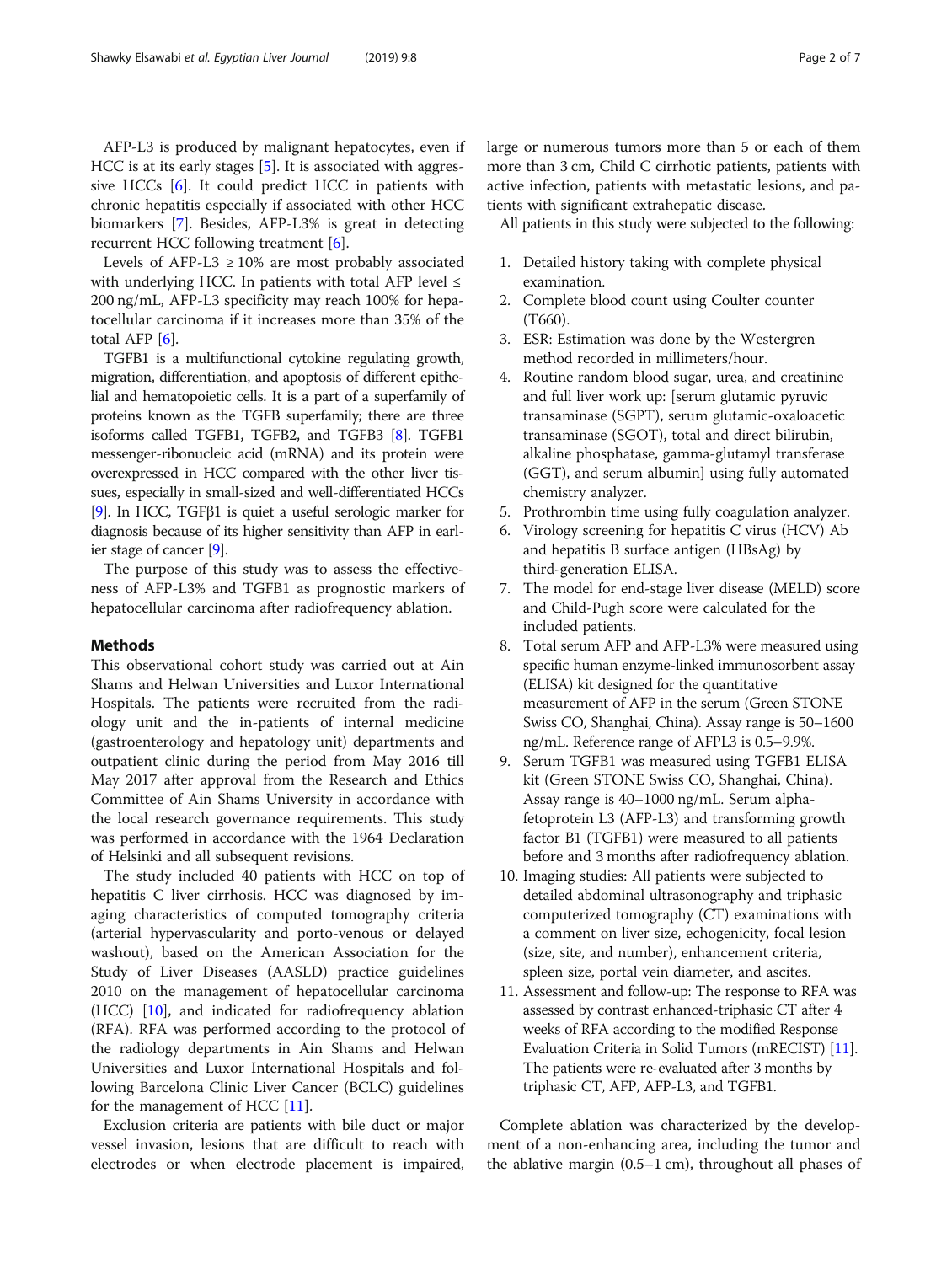the triphasic CT done 4 weeks after the RFA. Incomplete ablation is defined by the presence of residual focal or marginal area of enhancement at the arterial phase with washout at the porto-venous or delayed phase, in the follow-up triphasic CT done after 4 weeks of RFA. Recurrence was characterized by the development of de novo lesions occurring at a distance exceeding 1 cm from the original lesion, the development of a new lesion in separate liver segments, or the development of new lesions that appeared within the follow-up period at the ablative margin or the track of a previously well-ablated tumor [\[12](#page-5-0), [13\]](#page-5-0).

#### Statistical analysis

Data were collected, revised, coded, and analyzed using Statistical Program for Social Science (SPSS) version 20.0 (IBM© Corp., Armonk, NY, USA). Quantitative data were expressed as mean ± standard deviation (SD). Qualitative data were expressed as number and percentage. Independent sample  $t$  test of significance was used when comparing between two means. Paired sample  $t$ test of significance was used when comparing between related samples. Chi-square  $(\chi^2)$  test of significance was used to compare proportions between two qualitative parameters. Pearson's correlation coefficient  $(r)$  test was used for correlating data. The sensitivity, specificity, and positive and negative predictive values were determined for several cutoff values, and a receiver operating characteristic (ROC) curve was constructed. Probability (p value) < 0.05 was considered significant and  $p$  value > 0.05 was considered insignificant.

#### Results

This study included 40 patients with HCC on top of hepatitis C liver cirrhosis. The mean age of the patients was  $63.8 \pm 6.57$ . Thirty-two (80%) of the patient group were males, and eight (20%) were females. The patients' MELD score mean was  $3.98 \pm 7.59$  with a range of 13– 19. All of them had Child A liver cirrhosis on top of HCV. In the HCC group, tumor size ranged from 3 to 50 mm. Seven (17.5%) of HCC patients showed tumor recurrence.

Statistically significant lower levels of TGFB1, AFP, and AFP-L3% were noted after radiofrequency ablation in comparison to the pre-RFA levels in the HCC patients (Table 1). Also, significant higher post-RFA levels of TGFB1, AFP, and AFP-L3% were found in patients with HCC recurrence in comparison with those with no recurrence (Table [2](#page-3-0)). There was statistically significant correlation between AFP-L3% and tumor recurrence in the patient group after RFA (Table [3](#page-3-0)). There were significant correlations between TGFB1 and total bilirubin, INR, serum albumin, ALKP, MELD score, Child class, and platelets (Table [4](#page-3-0)).

ROC curve was used to assess the diagnostic performance after radiofrequency ablation in the prediction of tumor recurrence. Cutoff values of TGFB1 > 56.87 ng/ mL, AFP > 74.9 ng/mL, and AFP-L3% > 8.5 were the best in the prediction of tumor recurrence. These cutoffs showed high sensitivity but low specificity for TGFB1, high specificity but low sensitivity for AFP, and both high sensitivity and specificity for AFP-L3% (Table [5](#page-3-0), Fig. [1](#page-4-0)).

### **Discussion**

Thirty-two (80%) of the patients in the current study were males and eight (20%) patients were females; their ages ranged from 50 to 80 years. These findings agreed with Holah and colleagues, in which the clinical and demographic data revealed that 51.1% of their studied HCC patients were at least 58 years old, 81.5% were males and 18.5% were females [[14\]](#page-5-0). Similarly, El-Zayadi and colleagues studied the prevalence and epidemiological features of HCC in Egypt and found out that out of 321 HCC patients, 82.55% were males, and 17.45% were females. The precise reason is not so clear, but it has been shown that many tumors have androgen receptors, and there is also a male predominance in the HCC risk factors [\[15\]](#page-5-0).

In the current study, the tumor size ranged from 3 mm to 50 mm. All patients had HCC lesion < 3 cm in size except for one patient who had a lesion reaching up to 5 cm. According to the BCLC guidelines, tumors exceeding 3 cm in diameter are better to be handled by combination therapy with arterially directed modality

Table 1 TGFB1, AFP, and AFP-L% before and after radiofrequency in patients' group

|                             | Before RFA        | After RFA         | Statistical test     | p value |
|-----------------------------|-------------------|-------------------|----------------------|---------|
| TGFB1 ng/mL (mean $\pm$ SD) | $63.22 \pm 23.61$ | $56.53 + 24.34$   | $2.65^{\circ}$       | 0.01    |
| AFP $nq/mL$ (mean $\pm$ SD) | $85.33 \pm 61.62$ | $47.10 \pm 32.17$ | $6.35^{\circ}$       | < 0.001 |
| $AFP-L3%$ (mean $\pm$ SD)   | $28.55 \pm 13.13$ | $10.58 \pm 9.82$  | $5.42^{\circ}$       | < 0.001 |
| AFP-L3% $<$ 10 N (%)        | 1 (2.5%)          | 33 (82.5%)        | $49.15$ <sup>#</sup> | < 0.001 |
| $AFP-L3\% > 10 N$ (%)       | 39 (97.5%)        | 7(17.5%)          |                      |         |
| N number                    |                   |                   |                      |         |

 $'$ Paired  $t$  test

Chi-square test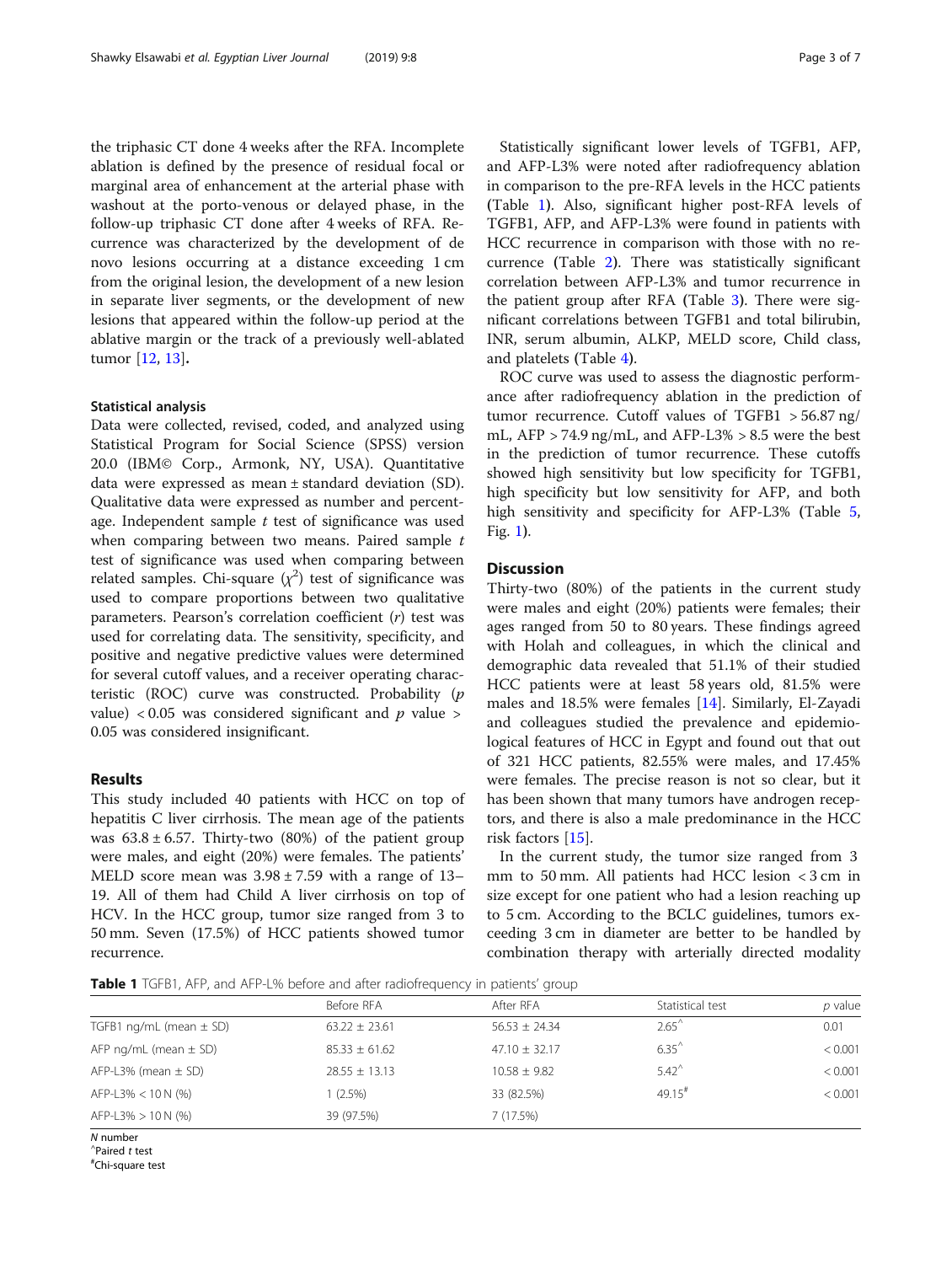<span id="page-3-0"></span>Table 2 Comparison between the tumor recurrence group and group with no tumor recurrence regarding pre- and postradiofrequency TGFB1, AFP, and AFP-L3%

|                   | Tumor recurrence  |                   | t test   |         |
|-------------------|-------------------|-------------------|----------|---------|
|                   | Yes               | No.               |          |         |
|                   | $Mean + SD$       | Mean $+$ SD       | t        | p value |
| Pre-TGFB1(ng/mL)  | $62.70 \pm 24.75$ | $63.33 \pm 23.76$ | $-0.064$ | 0.950   |
| Post-TGFB1(ng/mL) | $66.72 \pm 16.08$ | $54.37 \pm 25.42$ | 1.227    | 0.228   |
| p value           | 0.461             | < 0.001           |          |         |
| Pre-AFP (ng/mL)   | $91.97 \pm 63.07$ | $83.92 + 62.21$   | 0.310    | 0.758   |
| Post-AFP (ng/mL)  | $66.91 + 36.37$   | $42.89 + 30.16$   | 1.849    | 0.072   |
| p value           | 0.093             | < 0.001           |          |         |
| Pre-AFP-I 3%      | $35.53 + 15.68$   | $27.07 + 12.29$   | 1.577    | 0.123   |
| Post-AFP-L3%      | $53.10 \pm 15.03$ | $1.56 \pm 2.53$   | 19.322   | < 0.001 |
| p value           | 0.036             | < 0.001           |          |         |

and RFA. Yet for economic reasons, we could not perform transcatheter arterial chemoembolization (TACE) following RFA for our patient, but instead, we used cluster cool-tip electrode from Covidien. We tried to achieve an ablative margin of at least 1 cm in all cases. As previously discussed in several studies and as previously reported by Ke et al., lesions from 3 to 5 cm could be ablated with a low recurrence rate if the ablative margin is at least 1 cm [\[16\]](#page-5-0).

The recurrence rate of the tumor after 3 months of the local treatment in the current study was 17.5%. This somehow agrees with Wang et al., who found that 16.6%

Table 3 Correlation between AFP-L3% and other parameters using Pearson's correlation coefficient in the patients' group

|                           | AFPL3%   |           |          |           |
|---------------------------|----------|-----------|----------|-----------|
|                           | Pre-RFA  |           | Post-RFA |           |
|                           | r        | $p$ value | r        | $p$ value |
| Age (years)               | 0.077    | 0.637     | $-0.209$ | 0.196     |
| <b>INR</b>                | 0.147    | 0.365     | $-0.037$ | 0.820     |
| Total bilirubin           | 0.147    | 0.366     | $-0.024$ | 0.885     |
| Albumin                   | $-0.242$ | 0.133     | $-0.117$ | 0.472     |
| AI T                      | 0.062    | 0.705     | 0.159    | 0.328     |
| AST                       | $-0.093$ | 0.569     | 0.121    | 0.455     |
| Tumor size by millimeters | 0.145    | 0.371     | $-0.263$ | 0.101     |
| Tumor recurrence          | 0.248    | 0.123     | .953     | < 0.001   |
| Alkaline phosphatase      | $-0.165$ | 0.308     | 0.238    | 0.139     |
| Urea                      | 0.160    | 0.326     | 0.168    | 0.299     |
| Creatinine                | 0.286    | 0.074     | 0.114    | 0.484     |
| Ascites                   | $-0.137$ | 0.401     | $-0.121$ | 0.458     |
| <b>MELD</b>               | 0.286    | 0.073     | 0.062    | 0.705     |
| Child-Pugh class          | 0.033    | 0.839     | $-0.037$ | 0.819     |
| Platelet count            | $-0.015$ | 0.925     | $-0.099$ | 0.544     |

Table 4 Correlation between TGFB1 and other parameters using Pearson's correlation coefficient in the patients' group

|                           | Pre-TGFB1 |           | Post-TGFB1   |           |
|---------------------------|-----------|-----------|--------------|-----------|
|                           | r         | $p$ value | $\mathsf{r}$ | $p$ value |
| Age (years)               | 0.046     | 0.779     | $-0.159$     | 0.327     |
| <b>INR</b>                | $-0.374$  | 0.018     | $-0.555$     | < 0.001   |
| Total bilirubin           | $-0.594$  | < 0.001   | $-0.699$     | < 0.001   |
| Albumin                   | 0.598     | < 0.001   | 0.520        | < 0.001   |
| ALT                       | 0.113     | 0.489     | 0.012        | 0.940     |
| AST                       | 0.029     | 0.861     | 0.018        | 0.913     |
| Tumor size by millimeters | 0.011     | 0.947     | 0.070        | 0.667     |
| Tumor recurrence          | $-0.010$  | 0.950     | 0.195        | 0.228     |
| Alkaline phosphatase      | 0.397     | 0.011     | 0.353        | 0.025     |
| Urea                      | $-0.105$  | 0.520     | $-0.079$     | 0.627     |
| Creatinine                | 0.081     | 0.619     | 0.086        | 0.597     |
| Ascites                   | 0.052     | 0.748     | $-0.037$     | 0.822     |
| MELD                      | $-0.412$  | 0.008     | $-0.518$     | < 0.001   |
| Child-Pugh class          | $-0.612$  | < 0.001   | $-0.616$     | < 0.001   |
| Platelet count            | 0.426     | 0.006     | 0.496        | < 0.001   |

of their radiofrequency-treated patients experienced a relapse within 6 months [\[17](#page-5-0)]. On the other hand, this disagrees with Toshimori et al., who found that local recurrence after RFA was 2.2% within the first year of follow-up [\[18](#page-5-0)]. The risk factors for tumor recurrence after RFA included tumor size, the insufficient safety margin, multinodular tumor, and tumor location [\[19](#page-5-0)]. Among these risk factors, tumor size > 2.3–3.0 cm is the main risk factor for local recurrence. Moreover, mechanical or thermal damage during RFA has been proposed to be one of the causes of recurrence, especially the more aggressive forms [[20](#page-6-0)].

This study showed significant decrease in AFP and AFP-L3% levels after RF ablation. Also, there was a statistically significant reduction in serum AFP level and in AFP-L3% after RFA in patients without tumor recurrence in contrast to those who had tumor recurrence. Zhang et al. detected a reduction in serum AFP and AFP-L3% levels after hepatectomy for HCC; in those without tumor recurrence, on the contrary, this was not the case in non-responding patients with tumor recurrence in whom AFP-L3/AFP% remained high. The failure of AFP-L3% reduction or its further

Table 5 Diagnostic performance of TGFB1, AFP, and AFP-L3% after radiofrequency ablation in the prediction of tumor recurrence

| .              |                                             |       |  |                |  |          |
|----------------|---------------------------------------------|-------|--|----------------|--|----------|
| <b>Items</b>   | Cutoff                                      | Sens. |  | Spec. PPV NPV  |  | Accuracy |
| TGFB1          | > 56.87 ng/mL 85.7% 54.6% 28.6% 94.7% 64.5% |       |  |                |  |          |
| AFP.           | > 74.9 ng/mL 57.1% 84.9% 44.4% 90.3% 69.0%  |       |  |                |  |          |
| AFP-L3% > 8.5% |                                             | 100%  |  | 100% 100% 100% |  | 100%     |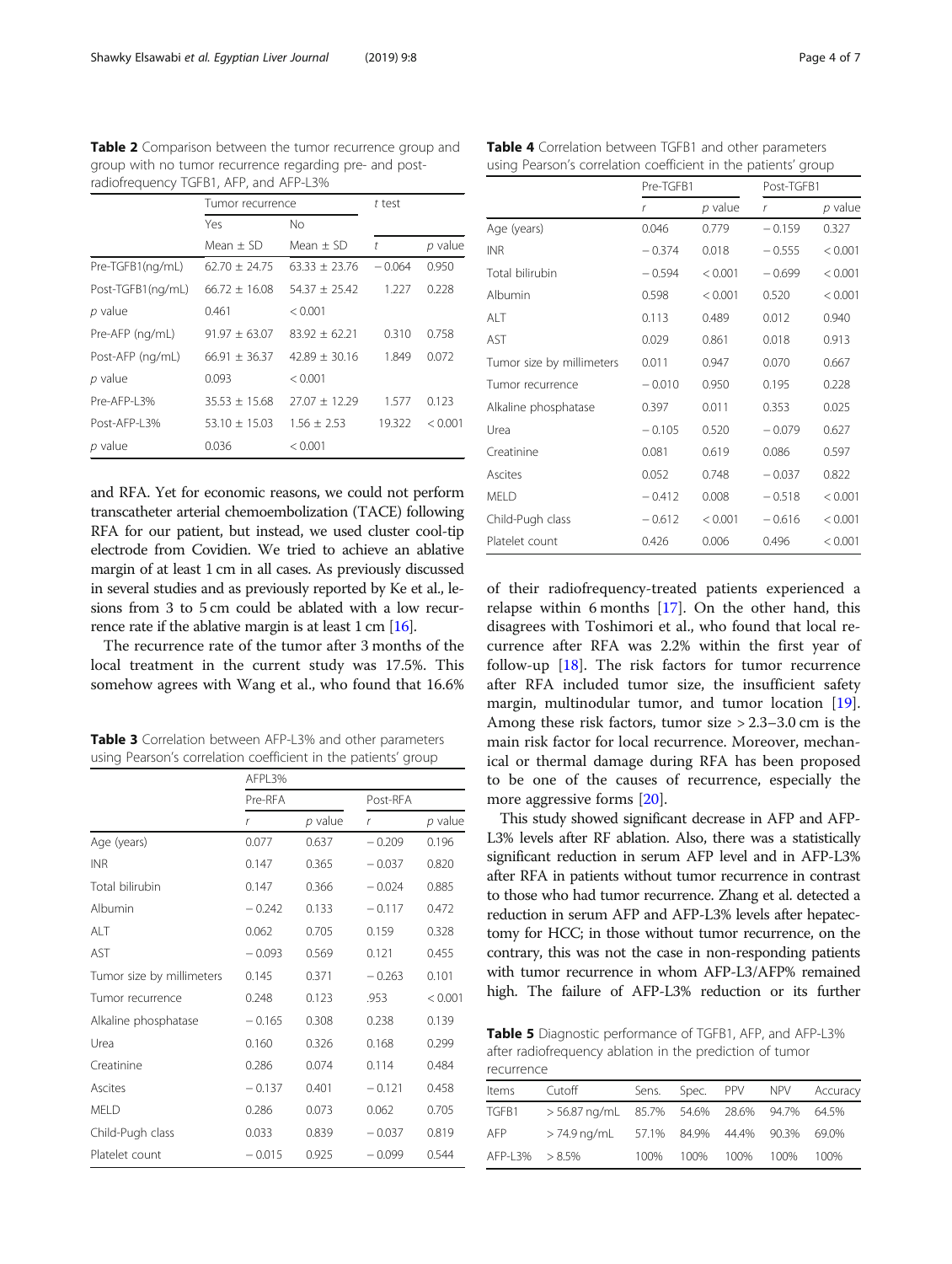<span id="page-4-0"></span>

elevation after HCC intervention was found to be a warning signal and significantly correlated with the interval of tumor recurrence and patient survival [\[21\]](#page-6-0).

The current study showed that failure of AFP-L3/AFP% declines from above 10% to below 10% after RFA was associated with tumor recurrence. This is consistent with Yamashita et al., who evaluated the prognostic value of AFP-L3% in patients with liver cancer. AFP-L3% was > 10% in patients with evident tumor recurrence after TACE. Overall survival was significantly lower in patients with AFP-L3 > 10%. AFP-L3% was considered as an independent prognostic factor for liver cancer [\[22](#page-6-0)]. Patients with decreasing AFP-L3% levels below 10% after TACE showed cumulative better survival rate with significant difference compared to patients with AFP-L3% > 10% [\[22\]](#page-6-0). Similarly, Okuda et al. measured AFP-L3% before and after surgical treatment in 130 patients with liver cancer. Postoperative AFP-L3% > 10% was an indicator for poorer prognosis and significant recurrence rate. AFP-L3% was a significant independent factor for predicting survival after surgery for liver cancer [\[23\]](#page-6-0). In another study by Hayashi et al., AFP-L3% was measured in patients with small liver cancer. The patients were followed using AFP-L3% for 5 years. It was found that patients with AFP-L3 < 10% had a longer cumulative survival rate and less recurrence rate [\[24\]](#page-6-0).

In the current study, statistically significant reduction in the mean TGFB1 levels was noted after RFA in HCC patients. It was more evident in patients without tumor recurrence. This agrees with a study by Tsai et al. which showed significantly higher TGFB1 level in HCC patients with worsening Child-Pugh stages, diffuse HCC, tumor size > 3 cm, and multi-lobular tumor. They found that TGFB1 levels declined after complete treatment with TACE [[25\]](#page-6-0). Similarly, Ji et al. reported that high TGFB1 expression was associated with tumor recurrence and worse prognosis after surgical resection of HCC [ $26$ ]. Kohla et al. also found that serum levels of TGF- $\beta$ 1 in HCC patients were associated with more advanced BCLC stages, larger tumors, and tumor vascular invasion [[27\]](#page-6-0). These findings signified the role of TGF-β1 in tumor growth and progression. As cancer develops, cancer cells become more resistant to the growth inhibitory properties of TGF-β1, and both the cancer cells and the stromal cells often increase the production of TGF-β1 which stimulates angiogenesis and cell motility. Also, it suppresses immune response with the extracellular matrix and increases the interaction of tumor cell leading to greater invasiveness and metastatic potential of the cancer [\[27](#page-6-0)].

Pretreatment levels of AFP and AFP-L3% were statistically incomparable between patients with tumor recurrence and those without in the present study. This disagreed with Toro et al. who reported that extremely high pretreatment serum of AFP predicts poor outcome [[28\]](#page-6-0). Corey and Pratts found an association between the mortality rate and pretreatment serum AFP level. The survival rates reached 88.9% with pretreatment AFP levels  $20-250 \mu g/L$ , and 69.6% with serum AFP level > 250 μg/L. These results showed that HCC patients with a serum AFP level of  $> 250 \mu g/L$  had a higher mortality rate than those with a serum AFP level of  $\leq 250 \,\mu$ g/L [[29\]](#page-6-0). On the other hand, Wang et al. noted that AFP and AFP-L3 statuses before treatment were not related to the recurrence rate [\[30](#page-6-0)].

A meta-analysis was carried out to evaluate the association between high pretreatment serum AFP-L3% and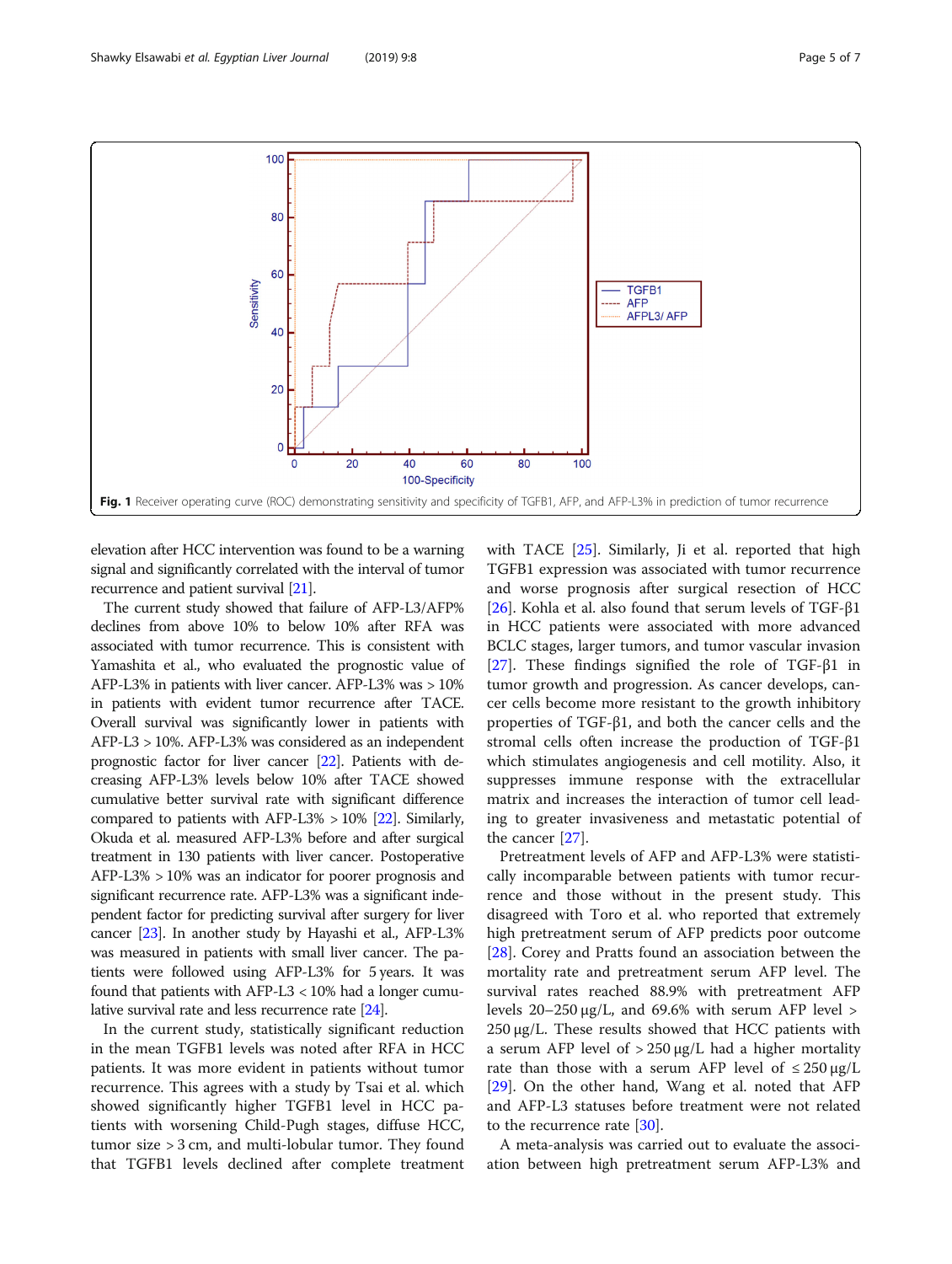<span id="page-5-0"></span>overall survival (OS) and disease-free survival (DFS) in HCC patients. It suggested that high pretreatment serum AFP-L3% levels indicated a poor prognosis for patients with HCC; thus, AFP-L3% may have significant prognostic value in HCC patients with low AFP concentration [\[31\]](#page-6-0).

The current study showed that the cutoff value of TGFB1 > 56.87 ng/ml, AFP > 74.9 ng/ml, AFPL3% > 8.5% was the best in discrimination of tumor recurrence with sensitivity of 85.7%, 57.1%, and 100%; specificity of 54.6%, 84.9%, and 100%; and diagnostic accuracy of 64.5%, 69%, and 100%, respectively.

#### Conclusion

TGFB1 and AFPL3 may serve as prognostic markers for HCC. They could be used to monitor the response of HCC to treatment.

#### Abbreviations

AFP: α-Fetoprotein; AFP-L3%: α-Fetoprotein L3; CLD: Chronic liver disease; HCC: Hepatocellular carcinoma; HCV: Hepatitis C virus; RFA: Radiofrequency ablation; ROC: Receiver operating characteristic; TACE: Transcatheter arterial chemoembolization; TGFB1: Transforming growth factor B1

#### Acknowledgements

The authors thank all the staff members of the radiology and internal medicine (gastroenterology and hepatology unit) departments at Luxor International Hospital, Luxor, Egypt, and all the staff members of Internal Medicine and Tropical Medicine departments at Ain Shams University Hospital, Cairo, Egypt.

#### Authors' contributions

Dr. AS contributed to the revision of the work and to the acceptance of the final form of the manuscript. Dr. KhA contributed in the conception and design of the work and in the revision of the manuscript. Dr. WI contributed in the revision of the manuscript and follow up of the work. Dr. SS contributed to the writing of the manuscript, revision of the work, and the publication process. Dr. YM contributed in the writing the manuscript, language polishing, and revision of the work. Dr. MH contributed in the clinical part of the work and in the revision and language polishing of the manuscript. Dr. AN contributed in the conception and the design of the work together with collection of data and in performing the statistical part of the work. All the materials and data are available. All authors have read and approved the manuscript.

#### Funding

This research did not receive any specific grant from funding agencies in the public, commercial, or not-for-profit sectors.

#### Availability of data and materials

All data and materials are available.

#### Ethics approval and consent to participate

This study was reviewed and approved by the Research Ethics Committee of the Faculty of Medicine, Ain Shams University (committee's reference number: 138/2016). Ethical approval: All procedures performed in studies involving human participants were in accordance with the ethical standards of the institutional and/or national research committee and with the 1964 Helsinki declaration and its later amendments or comparable ethical standards. Informed written consent was obtained from all individual participants included in the study.

#### Consent for publication

Not applicable

#### Competing interests

The authors declare that they have no competing interests.

#### Author details

<sup>1</sup>Department of Internal Medicine, Gastroenterology and Hepatology Unit Faculty of Medicine, Ain Shams University, Cairo 11566, Egypt. <sup>2</sup>Department of Tropical Medicine, Faculty of Medicine, Ain Shams University, Cairo, Egypt. <sup>3</sup> Department of Interventional Radiology, Faculty of Medicine, Helwan University, Cairo, Egypt. <sup>4</sup>Internal Medicine Department, Luxor International Hospital, Luxor, Egypt.

#### Received: 12 July 2019 Accepted: 30 October 2019 Published online: 18 December 2019

#### References

- 1. Ghouri YA, Mian I, Rowe JH (2017) Review of hepatocellular carcinoma: epidemiology, etiology, and carcinogenesis. J Carcinog 16:1
- 2. Abdel-wahab M, El-Husseiny T, El-Hanafy E, El Shobary M, Hamdy E (2010) Prognostic factors affecting survival and recurrence after hepatic resection for hepatocellular carcinoma in cirrhotic liver. Langenbeck's Arch Surg 395: 625–632
- 3. Chaiteerakij R, Addissie BD, Roberts LR (2015) Update on biomarkers of hepatocellular carcinoma. Clin Gastroenterol Hepatol 13(2):237–245
- 4. Noda K, Miyoshi E, Kitada T, Nakahara S, Gao CX, Honke K, Shiratori Y, Moriwaki H, Sasaki Y, Kasahara A, Hori M, Hayashi N, Taniguchi N (2002) The enzymatic basis for the conversion of nonfucosylated to fucosylated alphafetoprotein by acyclic retinoid treatment in human hepatoma cells: activation of alpha 1-6 fucosyltransferase. Tumor Biol 23:202–211
- 5. Li D, Mallory T, Satomura S (2001) AFP-L3: a new generation of tumor marker for hepatocellular carcinoma. Clin Chim Acta 313(1–2):15–19
- 6. Leerapun A, Suravarapu S, Bida JP, Clark RJ, Sanders EL, Mettler TE, Stadheim LM, Adreca I et al (2007) The utility of serum AFP-L3 in the diagnosis of hepatocellular carcinoma: evaluation in a U.S. referral population. Clin Gastroenterol Hepatol 5(3):394–402
- 7. Hu B, Tian X, Sun J, Meng X (2013) Evaluation of individual and combined applications of serum biomarkers for diagnosis of hepatocellular carcinoma: a meta-analysis. Int J Mol Sci 14:23559–23580
- 8. Mukai M, Endo H, Iwasaki T, Tatsuta M, Togawa A, Nakamura H, Inoue M (2006) RhoC is essential for TGF-b1-induced invasive capacity of rat ascites hepatoma cells. Biochem Biophys Res Commun 346:74–82
- 9. Giannelli G, Villa E, Lahn M (2014) Transforming growth factor-β as a therapeutic target in hepatocellular carcinoma. Cancer Res 74(7):1890–1894
- 10. Bruix J, Sherman M (2011) Management of hepatocellular carcinoma: an update. Hepatology 53:1020–1022
- 11. Llovet JM, Fuster J, Bruix J (2004) Barcelona-Clinic Liver Cancer Group. The Barcelona approach: diagnosis, staging, and treatment of hepatocellular carcinoma. Liver Transpl;10: S115–S120
- 12. Lencioni R, Llovet JM (2010) Modified RECIST (mRECIST) assessment for hepatocellular carcinoma. Semin Liver Dis 30(1):52–60
- 13. Crocetti L, de Baere T, Lencioni R (2010) Quality improvement guidelines for radiofrequency ablation of liver tumors. Cardiovasc Intervent Radiol 33(1):11–17
- 14. Holah NS, El-Azab DS, Aiad HA, Sweed DM (2015) Hepatocellular carcinoma in Egypt: epidemiological and histopathological properties. Menoufia Med J 28(3):718–724
- 15. El-Zayadi AR, Badran HM, Barakat EM, Attia MA, Shawky S, Mohamed MK, Selim O, Saeid A (2005) Hepatocellular carcinoma in Egypt: a single center study over a decade. World J Gastroenterol 11(33):5193–5198
- 16. Ke S, Ding XM, Qian X, Zhou YM, Cao BX, Gao K, Sun WB (2013) Radiofrequency ablation of hepatocellular carcinoma sized  $> 3$  and  $\leq 5$  cm: is ablative margin of more than 1 cm justified? World J Gastroenterol 19(42): 7389–7398
- 17. Wang W, Cheng J, Qin JJ, Voruganti S, Nag S, Fan J, Gao Q, Zhang R (2014) R RYBP expression is associated with better survival of patients with hepatocellular carcinoma (HCC) and responsiveness to chemotherapy of HCC cells in vitro and in vivo. Oncotarget 5(22):11604–11619
- 18. Toshimori J, Nouso K, Nakamura S, Wada N, Morimoto Y, Takeuchi Y, Yasunaka T, Kuwaki K et al (2015) Local recurrence and complications after percutaneous radiofrequency ablation of hepatocellular carcinoma: a retrospective cohort study focused on tumor location. Acta Med Okayama 69(4):219–226
- 19. Kikuchi L, Menezes M, Chagas AL, Tani CM, Alencar RS, Diniz MA, Alves VA, D'Albuquerque LA et al (2014) Percutaneous radiofrequency ablation for